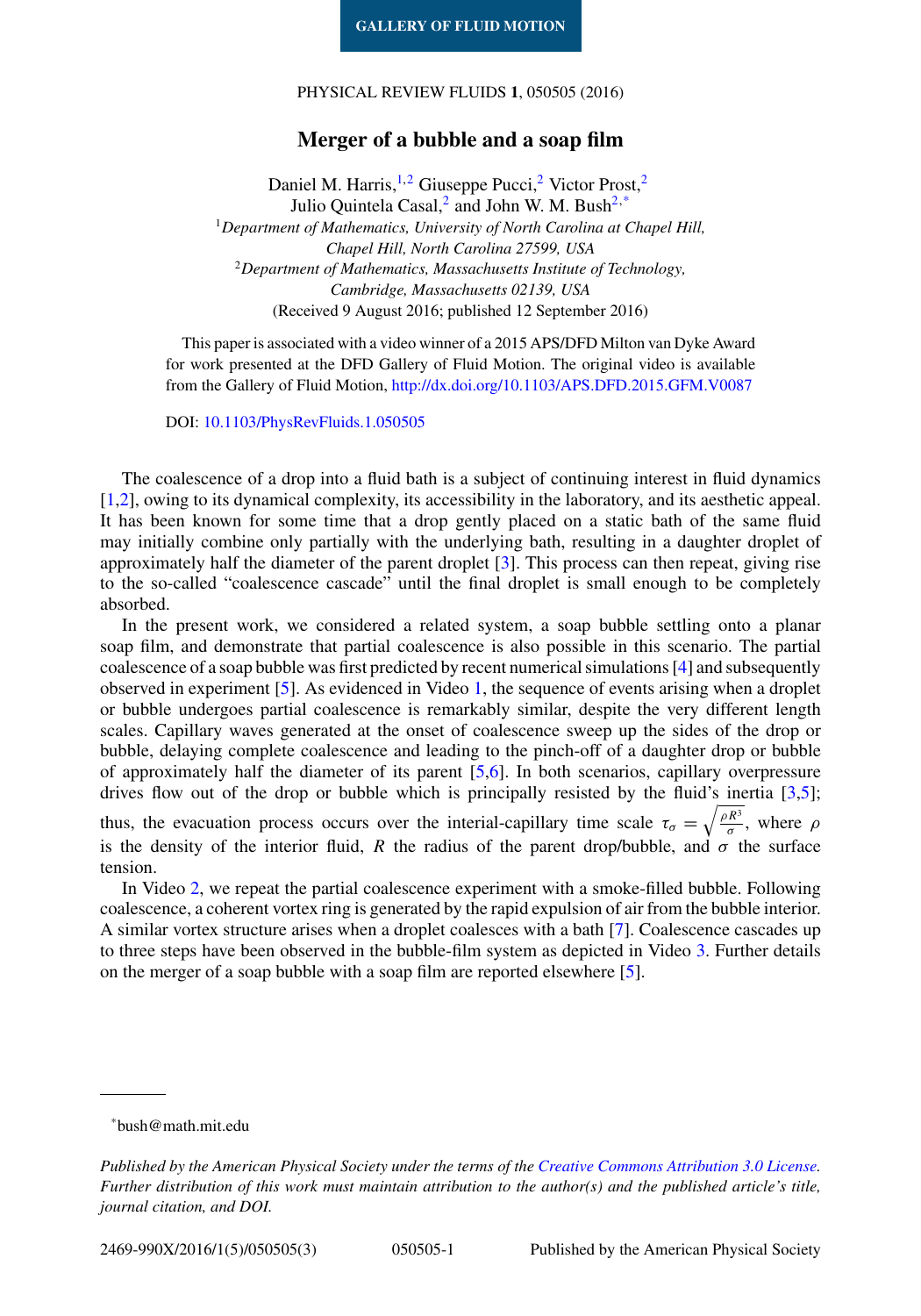## HARRIS, PUCCI, PROST, CASAL, AND BUSH

<span id="page-1-0"></span>

VIDEO 1. Comparison of the partial coalescence process of (a–b) a soapy water drop with a bath, and (c–d) a soap bubble with a planar soap film. (a) Evolution from parent to daughter droplet. (d) Evolution from parent to daughter bubble. Comparison of (b) drop and (c) bubble shapes at an intermediate stage. Notice the difference length scales.



VIDEO 2. Flow visualization of the partial coalescence of a smoke-filled soap bubble with a planar soap film. The experiment proceeds from left to right, starting with the initial smoke-filled bubble resting on a soap film. In this particular experiment, the planar soap film ruptures following the partial coalescence process.